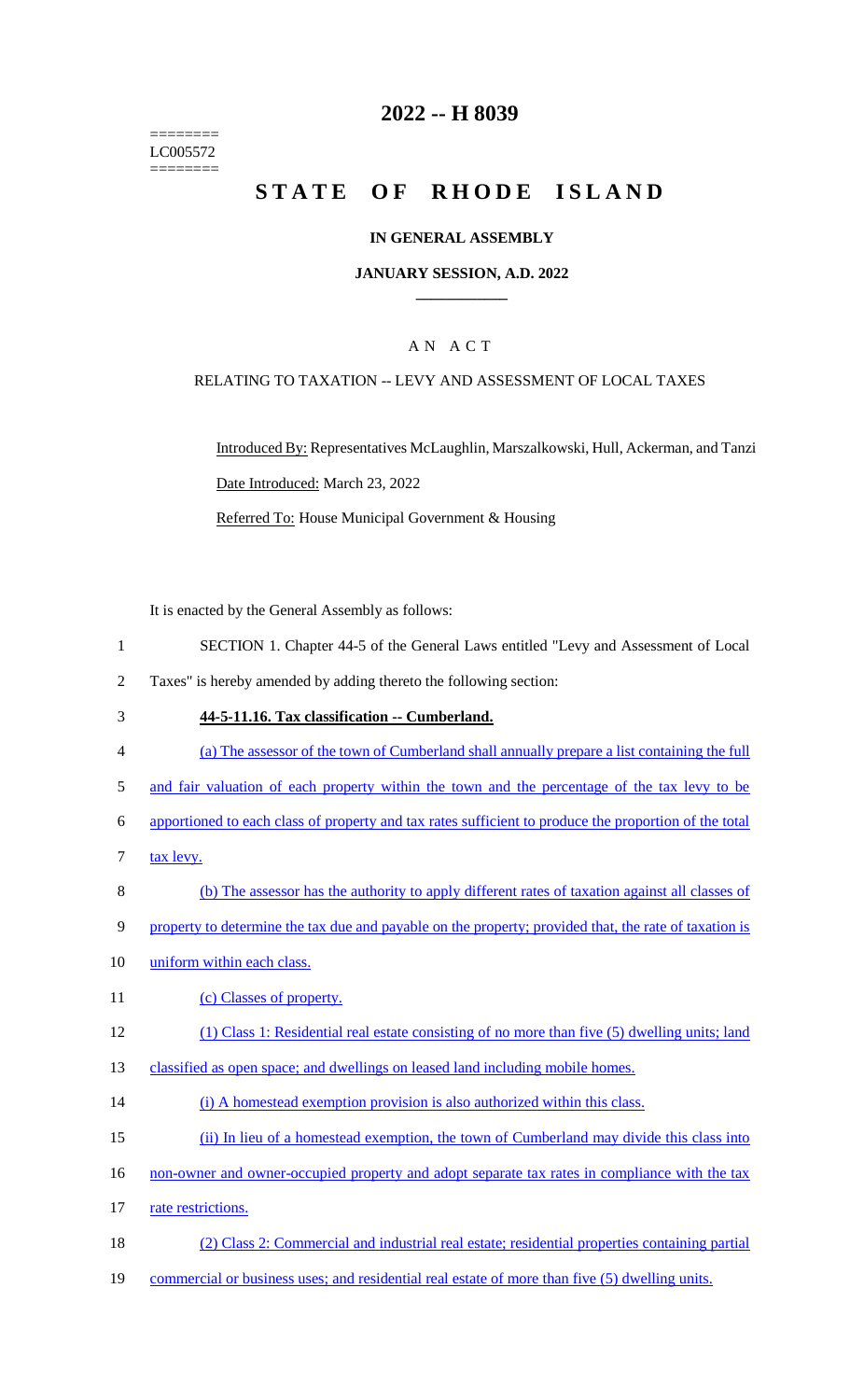- 1 (3) Class 3: All ratable, tangible personal property.
- 2 (4) Class 4: Motor vehicles and trailers subject to the excise tax created by chapter 34 of
- 3 <u>title 44.</u>
- 4 SECTION 2. This act shall take effect upon passage.

======== LC005572 ========